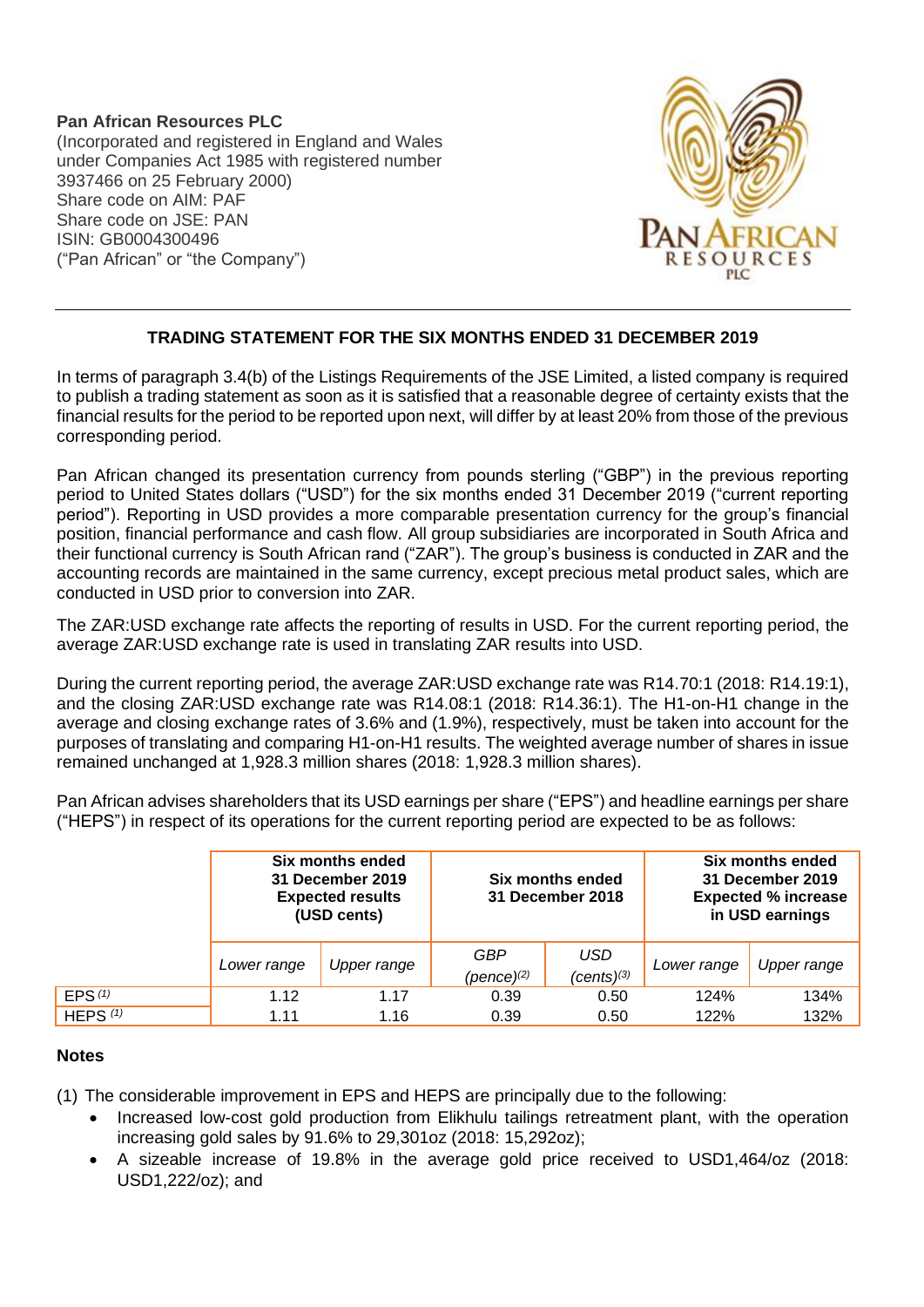- Production from remnant mining and surface sources at Evander operations increasing by 7.4% to 16,284oz (2018: 15,166oz).
- (2) As previously presented, given that the corresponding reporting period's presentation currency was GBP.
- (3) EPS and HEPS in USD, using the average exchange rates for the corresponding reporting period.

The financial information contained in this announcement has neither been reviewed nor audited by the Company's auditors. The group's unaudited interim results for the six months ended 31 December 2019 will be released on 18 February 2020.

For further information on Pan African, please visit the Company's website at www.panafricanresources.com

31 January 2020